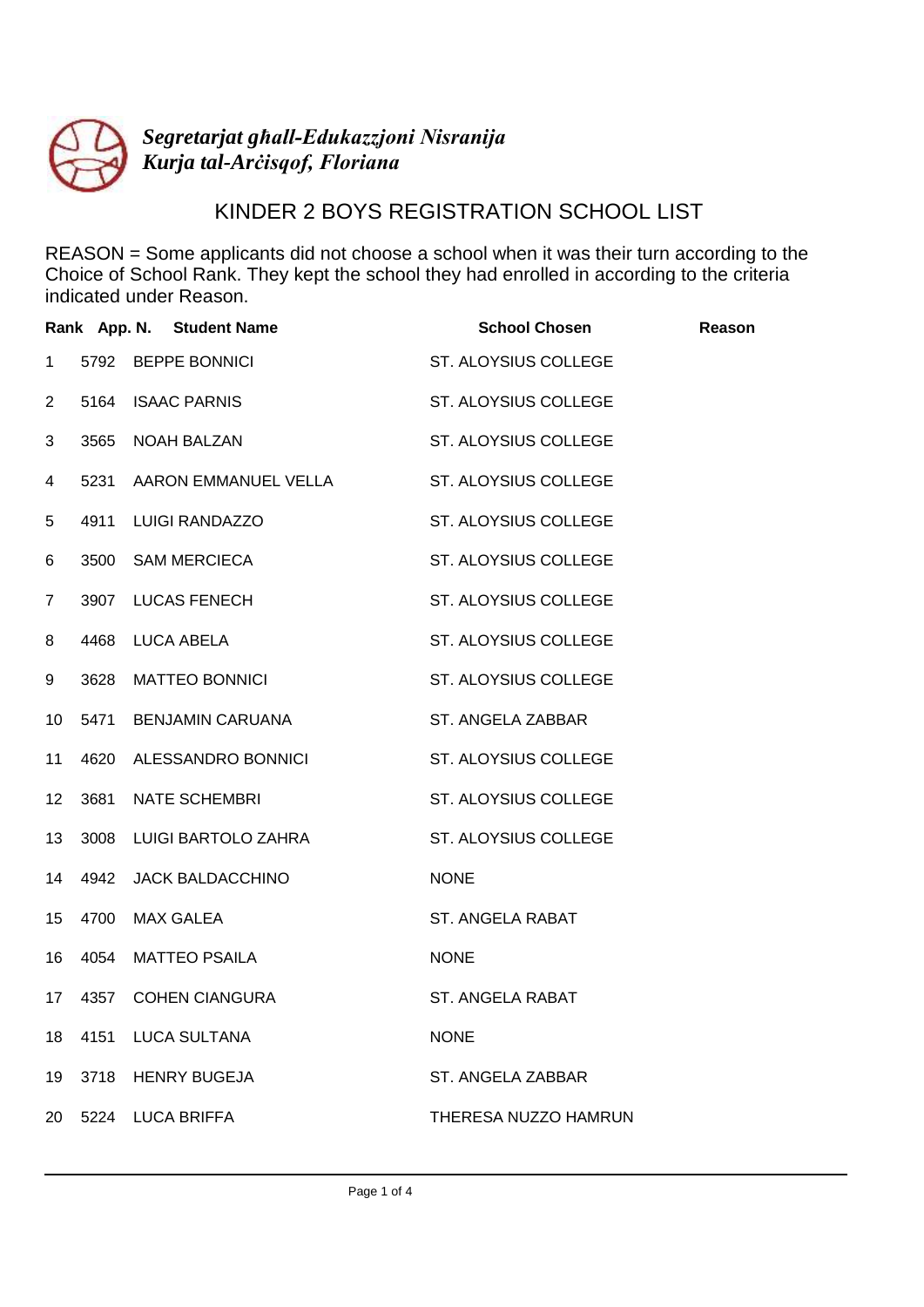

## KINDER 2 BOYS REGISTRATION SCHOOL LIST

|    |      | Rank App. N. Student Name  | <b>School Chosen</b>   | Reason     |
|----|------|----------------------------|------------------------|------------|
| 21 |      | 4460 MATTEO LEPRE          | ST. ANGELA RABAT       |            |
|    |      | 22 4089 JAKE GRECH         | ST. ANGELA RABAT       |            |
|    |      | 23 2148 LIAS MUSCAT        | ST. FRANCIS BIRKIRKARA | SIBLING 1C |
| 24 |      | 3284 YAN ABELA DE LEONARDO | ST. ANGELA MSIDA       |            |
| 25 |      | 4282 ZACHARY ZAMMIT        | ST. ANGELA ZABBAR      |            |
| 26 |      | 3872 LUCAS XIBERRAS        | ST. ANGELA RABAT       |            |
| 27 |      | 4340 ANDREW LUKE CACHIA    | ST. ANGELA MSIDA       |            |
| 28 |      | 3774 TEEJAY AGIUS ARMAOUI  | THERESA NUZZO HAMRUN   |            |
| 29 |      | 5949 BEPPE BARTOLO PARNIS  | ST. ANGELA MSIDA       |            |
| 30 |      | 4319 DEAN SALIBA           | ST. ANGELA RABAT       |            |
| 31 | 4059 | JOHN BONELLO               | ST. ANGELA RABAT       |            |
| 32 | 4227 | JAMIE PACE FARRUGIA        | ST. ANGELA ZABBAR      |            |
| 33 |      | 5921 MATTHEW FRENDO        | ST. FRANCIS SAN GWANN  |            |
|    |      | 34 4980 KAI BIGENI         | ST. ANGELA RABAT       |            |
| 35 | 3299 | JAVIER FERRIGGI            | ST. ANGELA ZABBAR      |            |
| 36 |      | 5321 DALE ATTARD           | ST. FRANCIS SAN GWANN  |            |
|    |      | 37 4532 ISAAC JOHN TABONE  | ST. ANGELA RABAT       |            |
| 38 |      | 3376 JAX STANION           | ST. ANGELA RABAT       |            |
| 39 |      | 4235 ALESSANDRO PACE       | ST. ANGELA ZABBAR      |            |
|    |      | 40 4870 BEPPE SCICLUNA     | ST. ANGELA MSIDA       |            |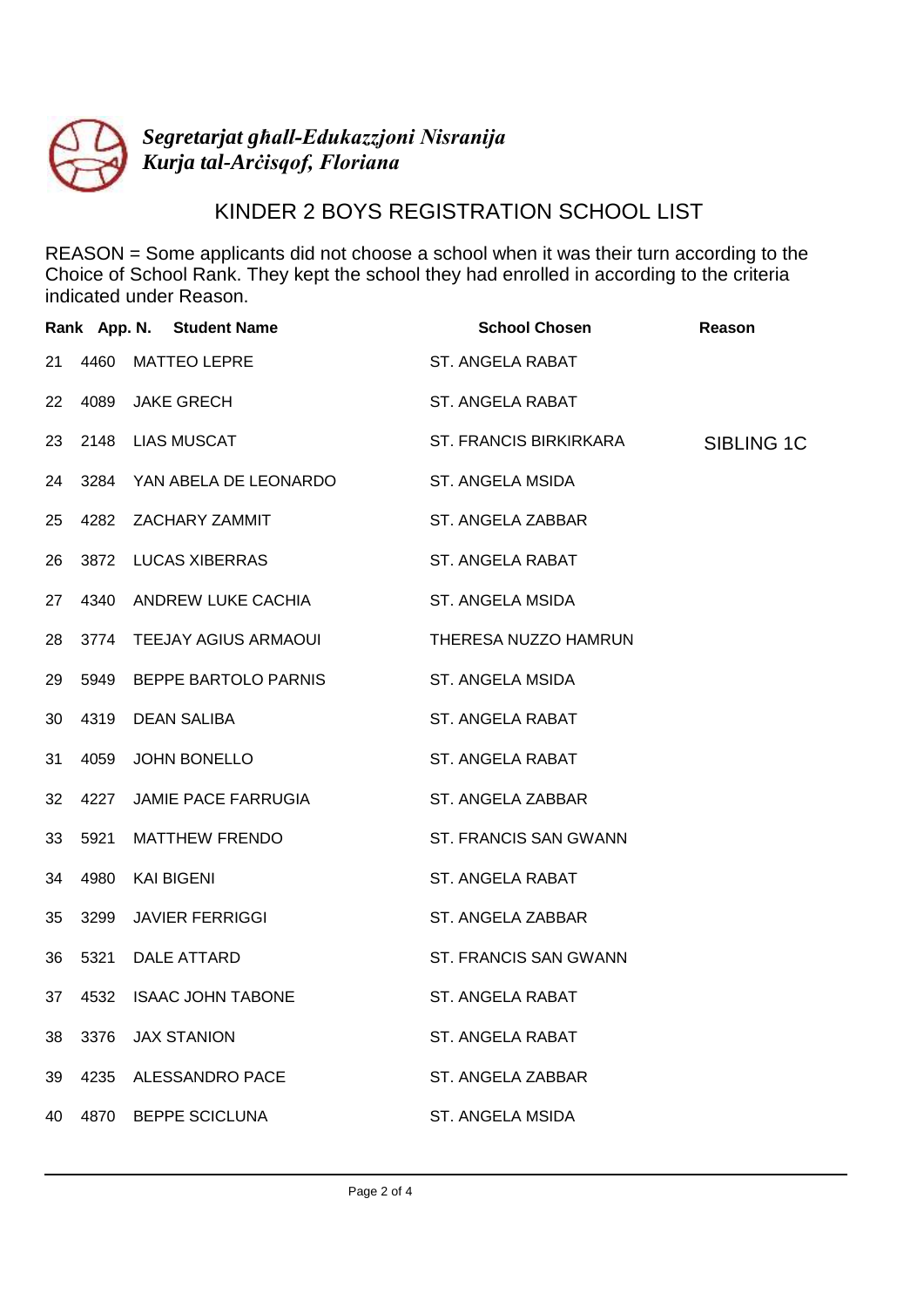

## KINDER 2 BOYS REGISTRATION SCHOOL LIST

|    |      | Rank App. N. Student Name         | <b>School Chosen</b>     | Reason              |
|----|------|-----------------------------------|--------------------------|---------------------|
| 41 | 4897 | NICK VELLA                        | ST. ANGELA MSIDA         |                     |
| 42 | 3090 | BEN MAGRO GILI                    | ST. ANGELA MSIDA         |                     |
| 43 | 3074 | MATTHIAS BORG                     | ST. ANGELA MSIDA         |                     |
| 44 | 3268 | ETHAN DEGUARA                     | ST. ANGELA MSIDA         |                     |
| 45 | 5781 | <b>MATTHIAS PACE</b>              | ST. ANGELA MSIDA         |                     |
| 46 | 5461 | DANIEL SAMMUT                     | THERESA NUZZO HAMRUN     |                     |
| 47 | 5742 | MATTHEOS VELLA EGOROVA            | ST. FRANCIS SANTA LUCIJA |                     |
| 48 | 5129 | MIGUEL AQUILINA                   | ST. ANGELA ZABBAR        |                     |
| 49 | 4581 | <b>JAKE EBEJER</b>                | ST. ANGELA ZABBAR        |                     |
| 50 | 4291 | JOEY BARBUTO                      | ST. ANGELA ZABBAR        |                     |
| 51 | 3684 | <b>CHARLIE CINI</b>               | <b>NONE</b>              |                     |
| 52 | 4172 | JAKE MICHAEL BELLIZZI             | <b>NONE</b>              |                     |
| 54 | 4613 | <b>ALEC TANTI</b>                 | ST. FRANCIS SANTA LUCIJA |                     |
| 55 | 1662 | MIKAIL FRENDO MAGRO               | <b>ST. FRANCIS MSIDA</b> | <b>EMPLOYEES 1B</b> |
| 56 | 5589 | <b>LUIGI CAMILLERI</b>            | THERESA NUZZO HAMRUN     |                     |
| 57 | 3247 | <b>JOHN ZAMMIT</b>                | ST. FRANCIS SANTA LUCIJA |                     |
| 58 | 3937 | <b>JAKE GIALANZE'</b>             | ST. FRANCIS SANTA LUCIJA |                     |
| 59 | 5111 | SKYE DOUGLAS BARBARO SANT         | ST. FRANCIS SANTA LUCIJA |                     |
| 60 | 4250 | <b>ZAC BORG</b>                   | THERESA NUZZO HAMRUN     |                     |
|    |      | 61 3944 HENRY CAMILLERI AZZOPARDI | ST. FRANCIS SANTA LUCIJA |                     |